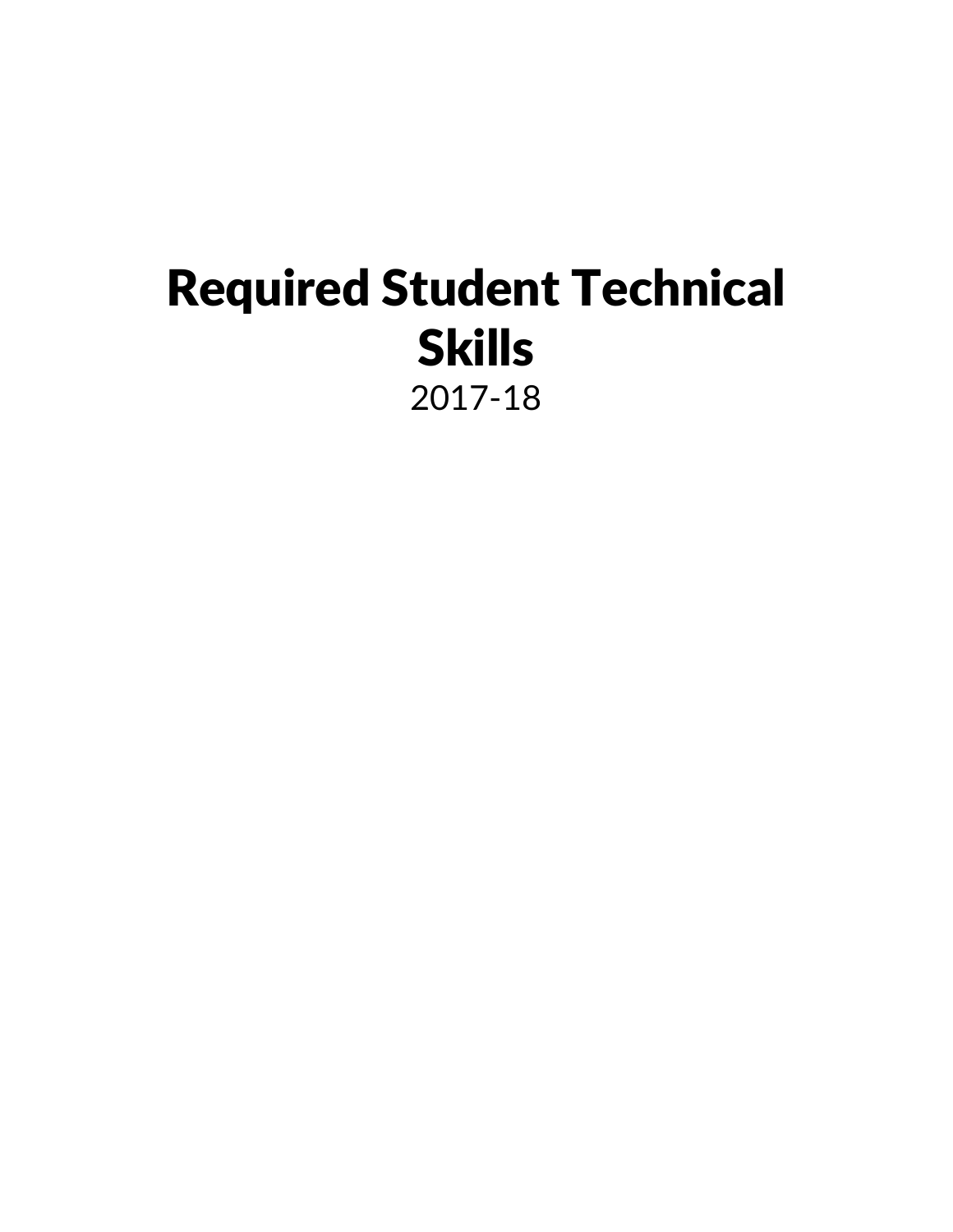# **Table of Contents**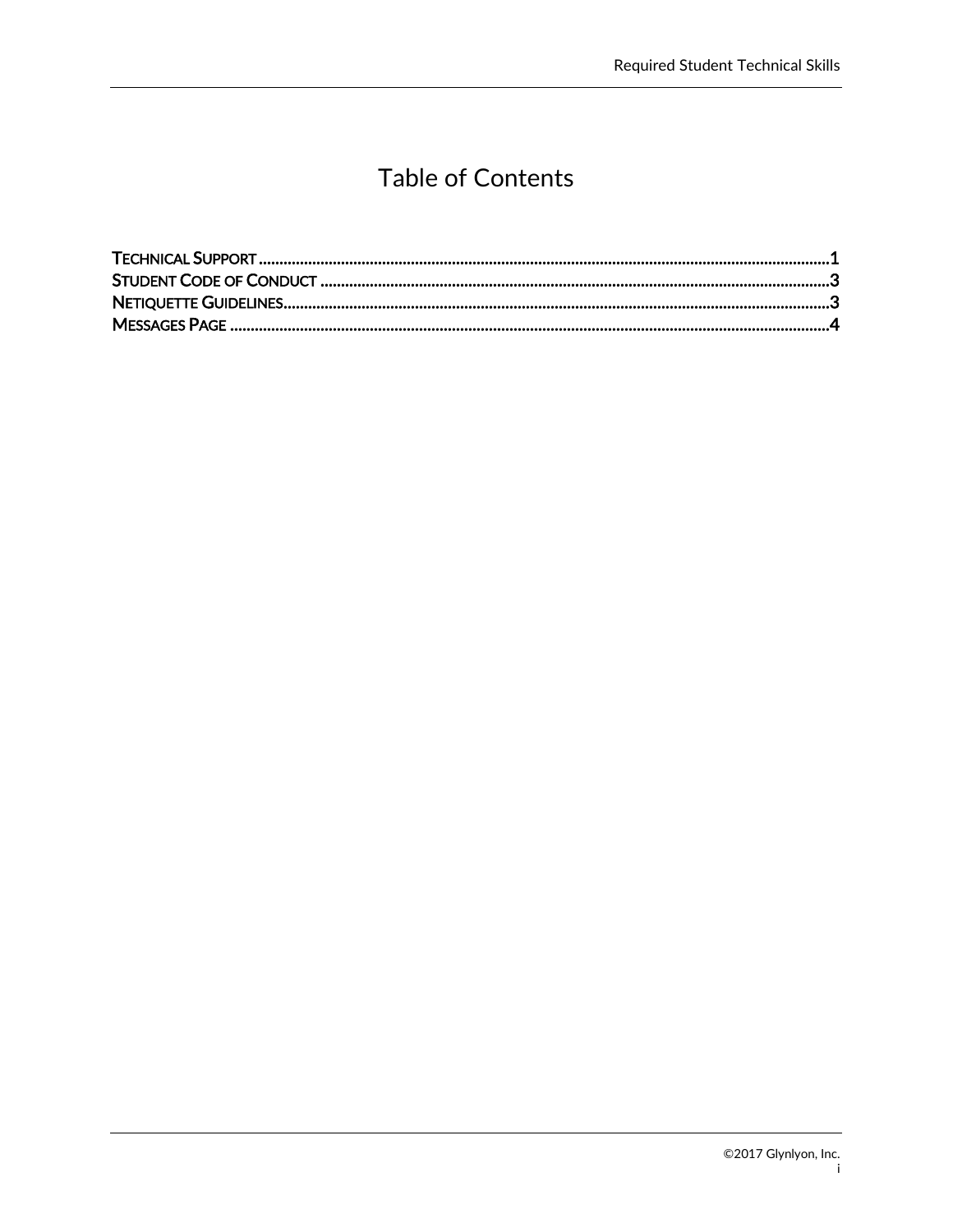# <span id="page-2-0"></span>Technical Support

Our Technical Support department provides an outstanding service to students. Our expert team is ready to assist students with setting up their school or home workstation with the necessary system requirements to view and work in the online platform. Due to the nature of working on digital courses, when students have a technical issue, they should use the toll-free number to get their issue resolved quickly. It is important that when students call Technical Support they are at or near their computer so they can answer questions and make adjustments as needed. Technical Support contact information can be found by clicking the Help tab in the learning management system.

#### Student Orientation

To ensure success with the program, students should watch the Student Orientation video prior to beginning their coursework.

#### Technology Settings and Skills Necessary for Student Success

Internet Access Students need to have Internet access and know how to log in using a username and password.

#### System Requirements

Student's computers should meet the following system requirements.

| <b>Browser</b>    | Microsoft Internet Explorer®<br>Mozilla Firefox®<br>Apple Safari <sup>®</sup><br>Google Chrome®                                         | Version 11<br>Version 44 and 45 or higher<br>Version 9 or higher<br>Version 49 or higher |  |
|-------------------|-----------------------------------------------------------------------------------------------------------------------------------------|------------------------------------------------------------------------------------------|--|
| <b>PDF Reader</b> | Adobe Acrobat Reader DC®<br>Or the latest version of a<br>browser that supports built-in<br>PDF viewing, such as Chrome®<br>or Firefox® | Version 2015 or higher                                                                   |  |

#### Browser Settings

Browsers should be configured with these recommended settings.

| Passwords    | Disable features that automatically save passwords                               |
|--------------|----------------------------------------------------------------------------------|
| AutoComplete | Disable AutoComplete, as it often looks like a list<br>of answers to choose from |
| Caching      | Enable caching, but set browsers to clear the cache<br>when closed               |
| JavaScript   | JavaScript must be enabled for pages to render<br>correctly                      |

Typing

Because the Learning Management System (LMS) requires students to type answers, students need to know how to type or be in the process of learning to type. It is expected that high school students can type fluently.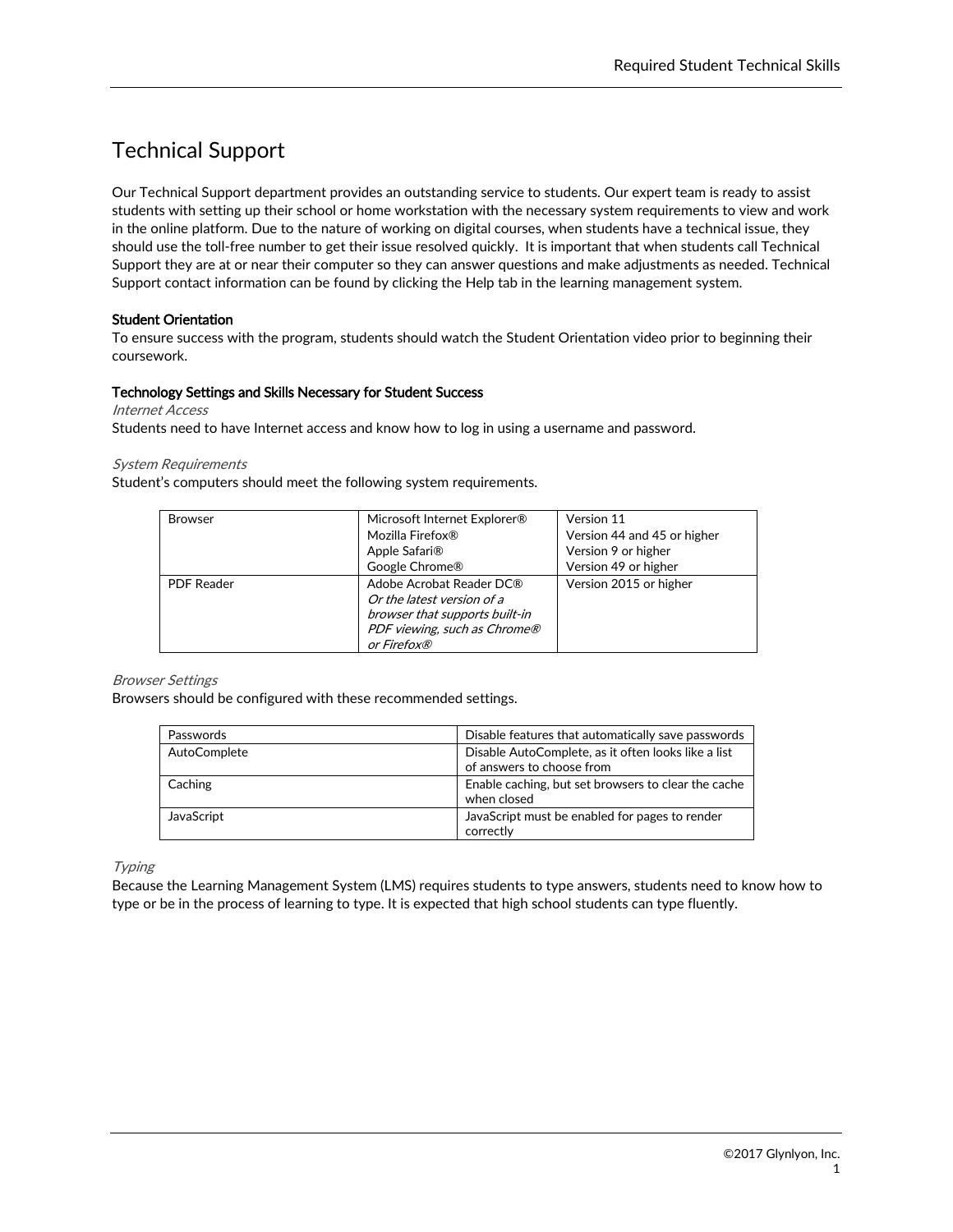#### Create and Modify Documents

Students need to know how to create, edit, modify, and submit documents. Because assignments may require students to create and modify documents for completing their work, students need to know how to use documentation programs, such as Microsoft® Office and/or Google Docs. If a student uses Google Docs, they will not be able to share the file directly from Google to their teacher. They will need to download the assignments and upload them directly into the assignment submission box in one of the accepted file types listed below.

Accepted File Types: [csv, doc, docx, pdf xls, xlsx, txt, ppt, pptx, odf, odt, ods, odp, mdb, accdb, pub, jpg, jpeg pages, numbers, key]

#### Copy and Paste

Some students may choose to write essays and research papers in a word processing document or online program before submitting it via the Writer Tool or Essay Box. Students will need to understand how to copy and paste text from one program to another.

#### Create and Present Digital Presentations

For some projects in the courses, students may have the option to create a visual presentation of their work. They may be asked to present their work in a slideshow or video format. If students wish to present their work in one of these visual formats instead of the standard text format, they will need to know how to use programs such as Microsoft PowerPoint, video editing software, or other visual formatting programs.

#### Scan and Save Documents

Some projects or lessons call for students to create graphs or drawings. If students choose to create these assignments by hand, they will need to know how to use a scanner to scan the document, save it to their computer, and upload it into the LMS.

#### Upload Documents

The LMS allows students to upload documents related to some assignments through an internal upload feature. Students should be familiar with using the folder browsing feature of the upload button to locate and select documents to be uploaded.

#### Work in Multiple Browser Windows or Tabs Simultaneously

Lessons sometimes contain links to outside websites so that students can access more information on a topic. These links open in a unique browser window or tab. Students should be familiar with how to navigate between windows or tabs.

#### Internet/Email Etiquette

Students need to know the proper way to use the Internet and write professional emails and messages.

#### Resources and Where to Go for Help

Students need to be willing to utilize the resources provided to them when they need help. These resources include the Help Page within the LMS, Student Resources tab in the Portal, teacher communication via email, phone, or the Technical Support Hotline.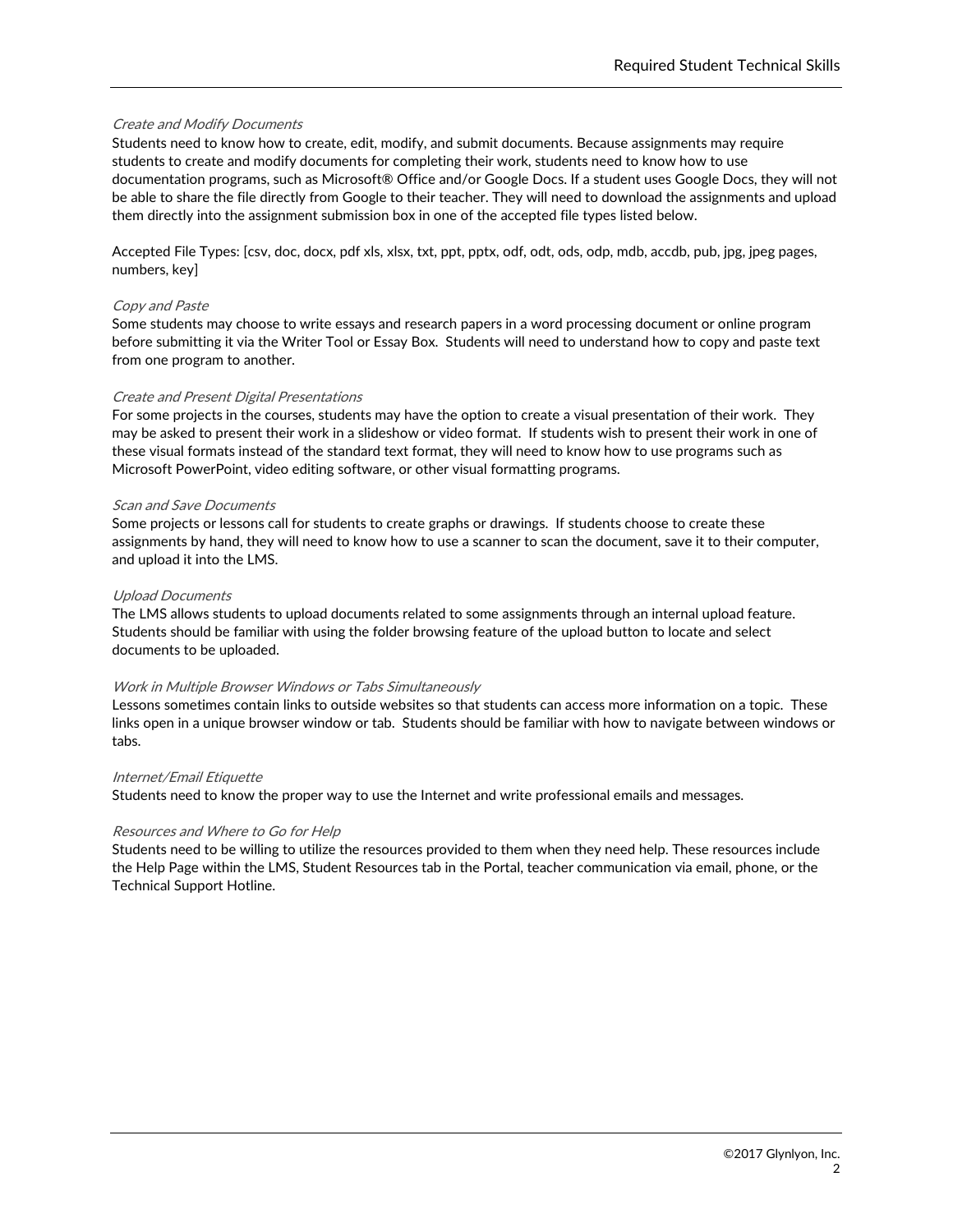## <span id="page-4-0"></span>Student Code of Conduct

To be successful in their online courses, students are expected to:

- Log in daily and make progress in their course(s).
- Be willing to put forth effort and complete the course(s) in the allotted time frame.
- Attend regularly scheduled teacher office hours when requesting help.
- Receive regular instructor communication through grading, phone, or messaging.
- Reach out to their instructor(s) for help.
- Contact Technical Support for any software issues.
- Complete the student orientation.
- Inform the virtual teacher ahead of time when they are not going to be active in their course(s) for one week or more.
- Use formal language when communicating with instructors or academy staff via messaging (this includes lessons, quizzes, projects, and tests).
- Complete their own course(s) and maintain academic integrity at all times.
- Always use their given name when attending live sessions or training, or when turning in projects or assessments.
- Always respond to teacher messages and staff messages that require a response.

## <span id="page-4-1"></span>Netiquette Guidelines

It is important to recognize that the online classroom is in fact a classroom, and certain behaviors are expected when communicating with both peers and instructors. These guidelines for online behavior and interaction are known as netiquette.

#### Security:

Remember that your password is the only thing protecting you from pranks or more serious harm.

- Don't share your password with anyone.
- Change your password if you think someone else might know it.
- Always log out when you are finished using the system.

#### General Guidelines:

When communicating online, you should always:

- Treat your instructor with respect, even in email or in any other online communication.
- Always use your teacher's proper title: Dr. or Mr. /Ms. /Mrs.
- Unless specifically invited, don't refer to your teacher by his/her first name.
- Use clear and concise language.
- Remember that all communication should have correct spelling and grammar.
- Avoid slang terms such as "wassup?" and texting abbreviations such as "u" instead of "you."
- Use standard fonts such as Times New Roman and use a size 12 or 14-point font.
- Avoid using the Caps Lock feature AS IT CAN BE INTERPRETED AS YELLING.
- Limit and possibly avoid the use of emoticons like :) or be cautious when using humor or sarcasm as tone is sometimes lost in an email or discussion post and your message might be taken seriously or as offensive.
- Be careful with personal information (both yours and other's) and do not send confidential information via email.

When you send an email to your instructor, teaching assistant, or classmates, you should:

- Use a descriptive subject line.
- Be brief.
- Avoid attachments unless you are sure your recipients can open them.
- Avoid HTML in favor of plain text.
- Sign your message with your name and return email address.
- Think before you send the email to more than one person. Does everyone really need to see your message?
- Be sure you REALLY want everyone to receive your response before you click, "reply all".